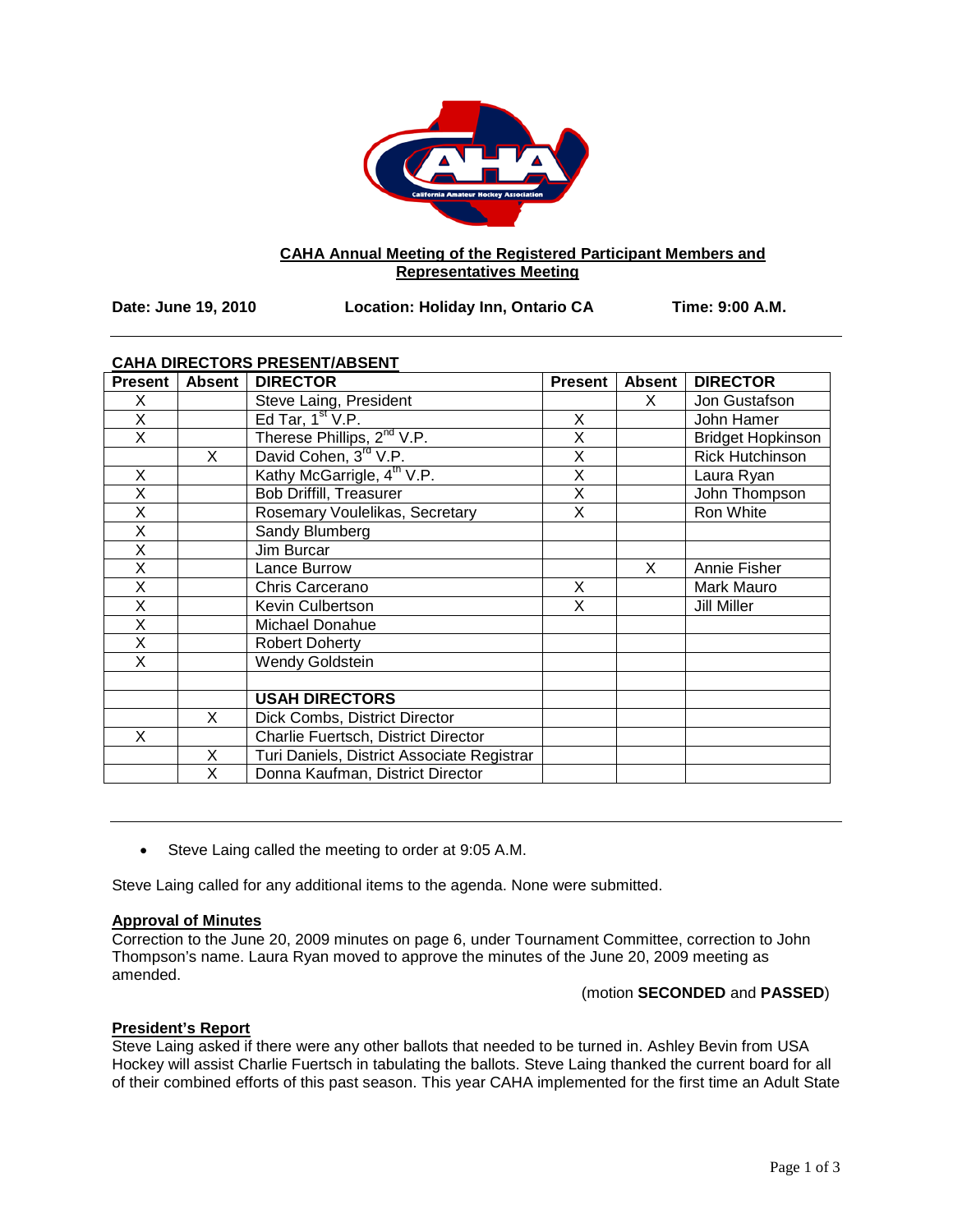# **President's Report (cont'd)**

Tournament and sent a high school team to the first National High School tournament. Both tournaments were very successful. Another success for CAHA is that we have a new rink that has joined CAHA; the Toyota Sports Center's Youth program will be joining USA Hockey this upcoming season.

Steve Laing informed the board that the ECHL's Ontario Reign will be forming a Disabled Sled Hockey team. Charlie Fuertsch will be assisting the Ontario Reign with setting up the organization and program. Charlie Fuertsch will speak on it later.

Steve Laing reported on an individual goaltending coach under criminal investigation. Recently the Orange County District Attorney's office filed a felony weapons charge against him. CAHA sent the individual a letter of disqualification as a volunteer with CAHA pending the result of the court case. The individual has not yet responded to the letter. A second letter will be sent for final disqualification and he will have an opportunity to appeal the decision should he choose to.

USA Hockey has revised the Coaches Code of Conduct and the new updated version will be posted on the USA Hockey website. Casey Jorgensen was elected as the new Pacific District Director.

# **Financial Report**

Bob Driffill presented and distributed the financials as of May 31, 2010. Bob Driffill opened the floor to questions. Ed Tar asked if the amount of \$276,000 in checking is correct. Bob Driffill stated that it is. The amount is pending regarding what amount will be placed in the CD account. Kevin Culbertson motioned to approve the financials for May 31, 2010 as presented.

#### (motion **SECONDED** and **PASSED**)

# **Select Camp:**

Ed Tar informed the board that the Select Camp was successful. Fifty-six players were selected from the District Camp to move on to the National Camp. Thirty-two of those players were from California. Many of the players that were not selected for the National Camp were selected to move on to the Multi-District camp. Ed Tar stated that Justin White did a tremendous job in getting the coaches and evaluators for the camp. Without his continued efforts along with Ron White and his staff the CAHA Select camps would not be as successful.

# **Disputes Resolutions & Penalty Review Report**

Ed Tar informed the board that the committee reviewed over nine different hearings involving various issues. In March, they had a hearing involving an adult player for abuse of an official. He was suspended and placed on probation for one year and mandated to attend a state licensed anger management class before returning to the ice. There was a hearing involving a referee who was subsequently placed on probation for 3 years for DUIs and mandated to rescreen at the beginning of each season for three years and to attend a court ordered alcohol education program and to report to CAHA when he has completed the class. Ed Tar thanked the committee members for volunteering their time and work and doing a job well done.

#### **Youth Council**

Therese Phillips thanked the current committee members for all of their efforts and work. This year Youth Council added Girls/Women Division as part of Youth Council with a new commissioner, Girls Commissioner, John Hamer. Other new ventures Youth Council undertook was to change the CAHA Playing Rule requirement for Tier I to 300% as well as alter the bid process for state Championships in the hopes of soliciting more bid offers from rinks.

The Tier II mandated weekends went well again this year. There were no natural disasters to impede any of the games. Steve Laing thanked Youth Council for the all the work this past year. CAHA had a great showing at Nationals this past year. The Tier II went to a new program from 12 teams to 48 teams.